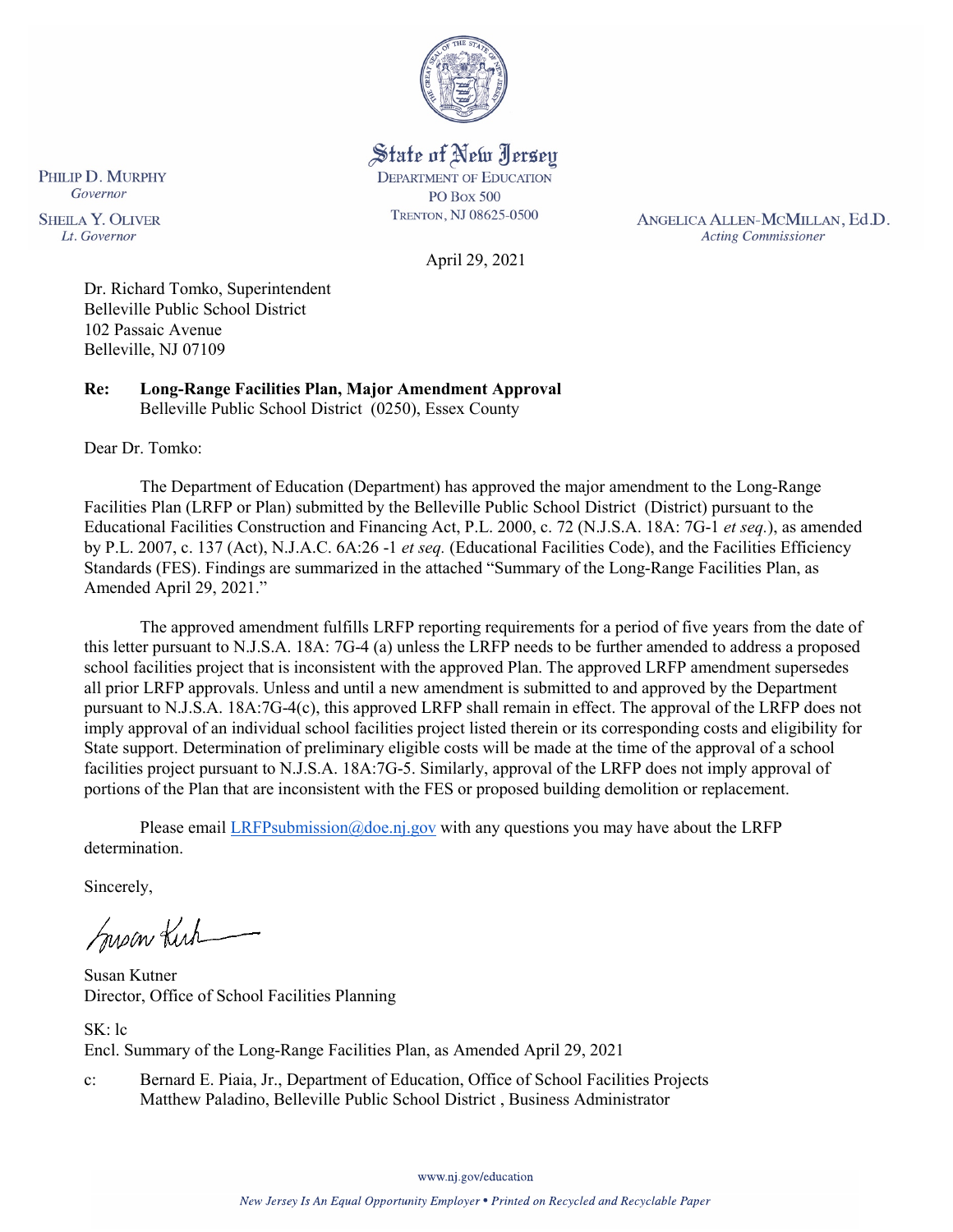# **Belleville Public School District (0250) Summary of the Long-Range Facilities Plan, as Amended April 29, 2021**

The Department of Education (Department) has completed its review of the major amendment to the Long-Range Facilities Plan (LRFP or Plan) submitted by the Belleville Public School District (District) pursuant to the Educational Facilities Construction and Financing Act, P.L. 2000, c. 72 (N.J.S.A. 18A: 7G-1 *et seq.*), as amended by P.L. 2007, c. 137 (Act), N.J.A.C. 6A:26-1 et seq. (Educational Facilities Code), and the Facilities Efficiency Standards (FES).

The following provides a summary of the District's approved amended LRFP. The summary is based on the standards set forth in the Act, the Educational Facilities Code, the FES, District-reported information in the Department's LRFP reporting system, and supporting documentation. The referenced reports in *italic* text are standard reports available on the Department's LRFP website.

## **1. Inventory Overview**

The District is classified as a Regular Operating District (ROD) for funding purposes. It provides services for students in grades PK-12.

The District identified existing and proposed schools, sites, buildings, rooms, and site amenities in its LRFP. Table 1 lists the number of existing and proposed district schools, sites, and buildings. Detailed information can be found in the *School Asset Inventory Report* and the *Site Asset Inventory Report.*

**As directed by the Department, school facilities projects that have received initial approval by the Department and have been approved by the voters, if applicable, are represented as "existing" in the LRFP.** Approved projects that include new construction and/or the reconfiguration/reassignment of existing program space are as follows: n/a.

| Category                                     | <b>Existing</b> | <b>Proposed</b> |
|----------------------------------------------|-----------------|-----------------|
| Number of Schools (assigned DOE school code) |                 |                 |
| Number of School Buildings <sup>1</sup>      |                 |                 |
| Number of Non-School Buildings <sup>2</sup>  |                 |                 |
| Number of Vacant Buildings                   |                 |                 |
| Number of Sites                              |                 |                 |

#### **Table 1: Number of Schools, School Buildings, and Sites**

Based on the existing facilities inventory submitted by the District:

- Schools using leased buildings (short or long-term): Sandy Lane Nursery School (301), Hornblower ECC (300)
- Schools using temporary classroom units (TCUs), excluding TCUs supporting construction:  $n/a$
- Vacant/unassigned school buildings: n/a

 $\overline{a}$ 

<span id="page-1-1"></span><span id="page-1-0"></span>*<sup>1</sup>* Includes district-owned buildings and long-term leases serving students in district-operated programs

<sup>&</sup>lt;sup>2</sup> Includes occupied district-owned buildings not associated with a school, such as administrative buildings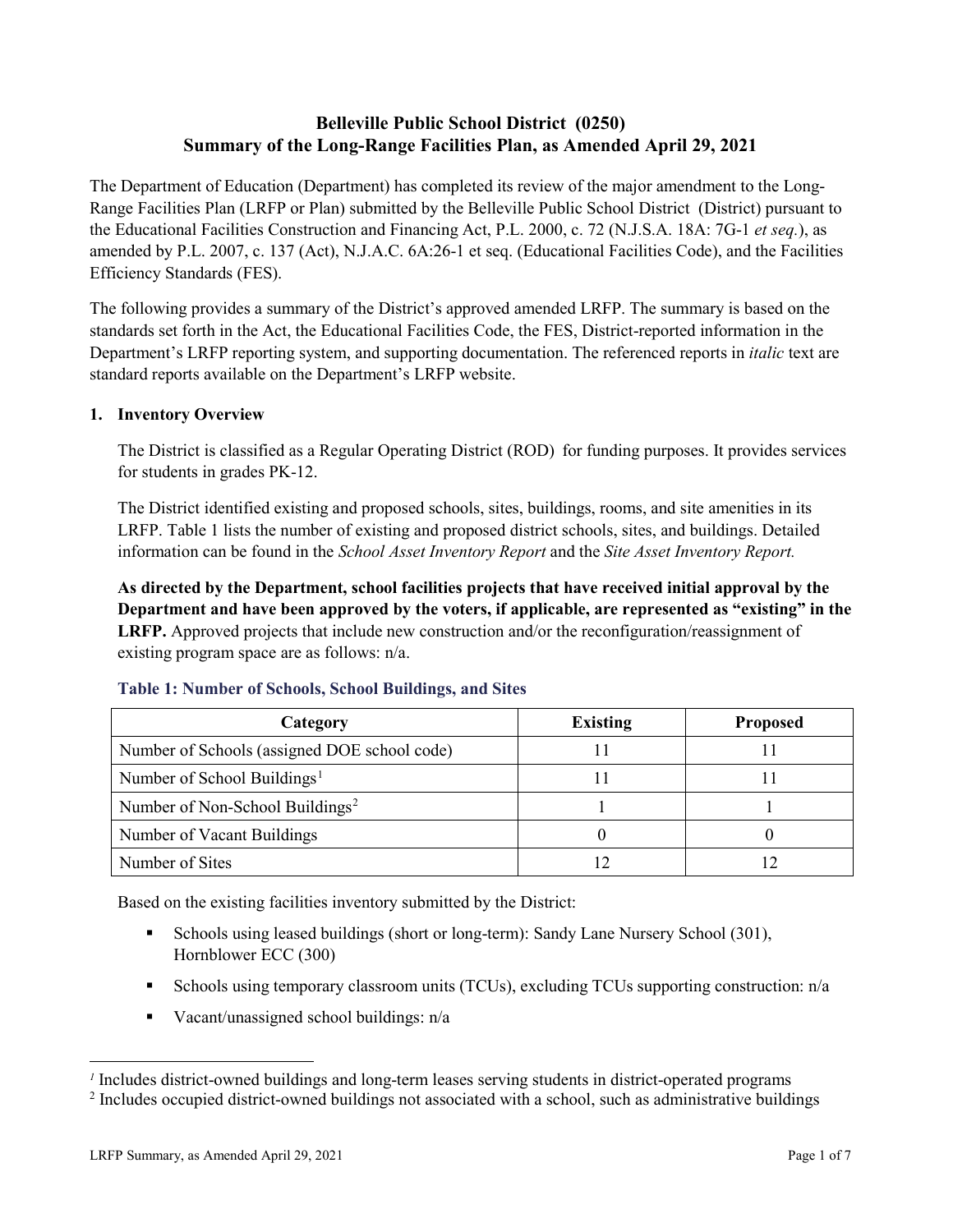Findings:

The Department has determined that the proposed inventory is adequate for approval of the District's LRFP amendment. However, the LRFP determination does not imply approval of an individual school facilities project listed within the LRFP; the District must submit individual project applications for project approval.

# **2. District Enrollments**

The District determined the number of students, or "proposed enrollments," to be accommodated for LRFP planning purposes on a district-wide basis and in each school.

The Department minimally requires the submission of a standard cohort-survival projection using historic enrollment data from the Application for School State Aid (ASSA) or NJ Smart. The cohort-survival method projection method forecasts future students based upon the survival of the existing student population as it moves from grade to grade. A survival ratio of less than 1.00 indicates a loss of students, while a survival ratio of more than 1.00 indicates the class size is increasing. For example, if a survival ratio tracking first to second grade is computed to be 1.05, the grade size is increasing by 5% from one year to the next. The cohort-survival projection methodology works well for communities with stable demographic conditions. Atypical events impacting housing or enrollments, such as an economic downturn that halts new housing construction or the opening of a charter or private school, typically makes a cohort-survival projection less reliable.

**Proposed enrollments are based on a standard cohort-survival enrollment projection.** (See note in Section 7 concerning preschool enrollments.) Adequate supporting documentation was submitted to the Department to justify the proposed enrollments. Table 2 provides a comparison of existing and projected enrollments. All totals include special education students.

|                              | <b>Existing Enrollments</b> | <b>District Proposed Enrollments</b> |
|------------------------------|-----------------------------|--------------------------------------|
| <b>Grades</b>                | 2019-2020                   | 2024-25                              |
| PK (excl. private providers) | 136                         | 522                                  |
| Grades K to 5                | 1,814                       | 1,637                                |
| Grades 6 to 8                | 1,075                       | 846                                  |
| Grades 9 to 12               | 1,402                       | 1,383                                |
| <b>Totals PK to 12</b>       | 4,427                       | 4,388                                |

## **Table 2: Enrollments**

Findings:

The Department has determined the District's proposed enrollments to be acceptable for approval of the District's LRFP amendment. The Department will require a current enrollment projection at the time an application for a school facilities project is submitted incorporating the District's most recent enrollments in order to verify that the LRFP's planned capacity is appropriate for the updated enrollments.

# **3. District Practices Capacity**

Based on information provided in the room inventories, District Practices Capacity was calculated for each school building to determine whether adequate capacity is proposed for the projected enrollments based on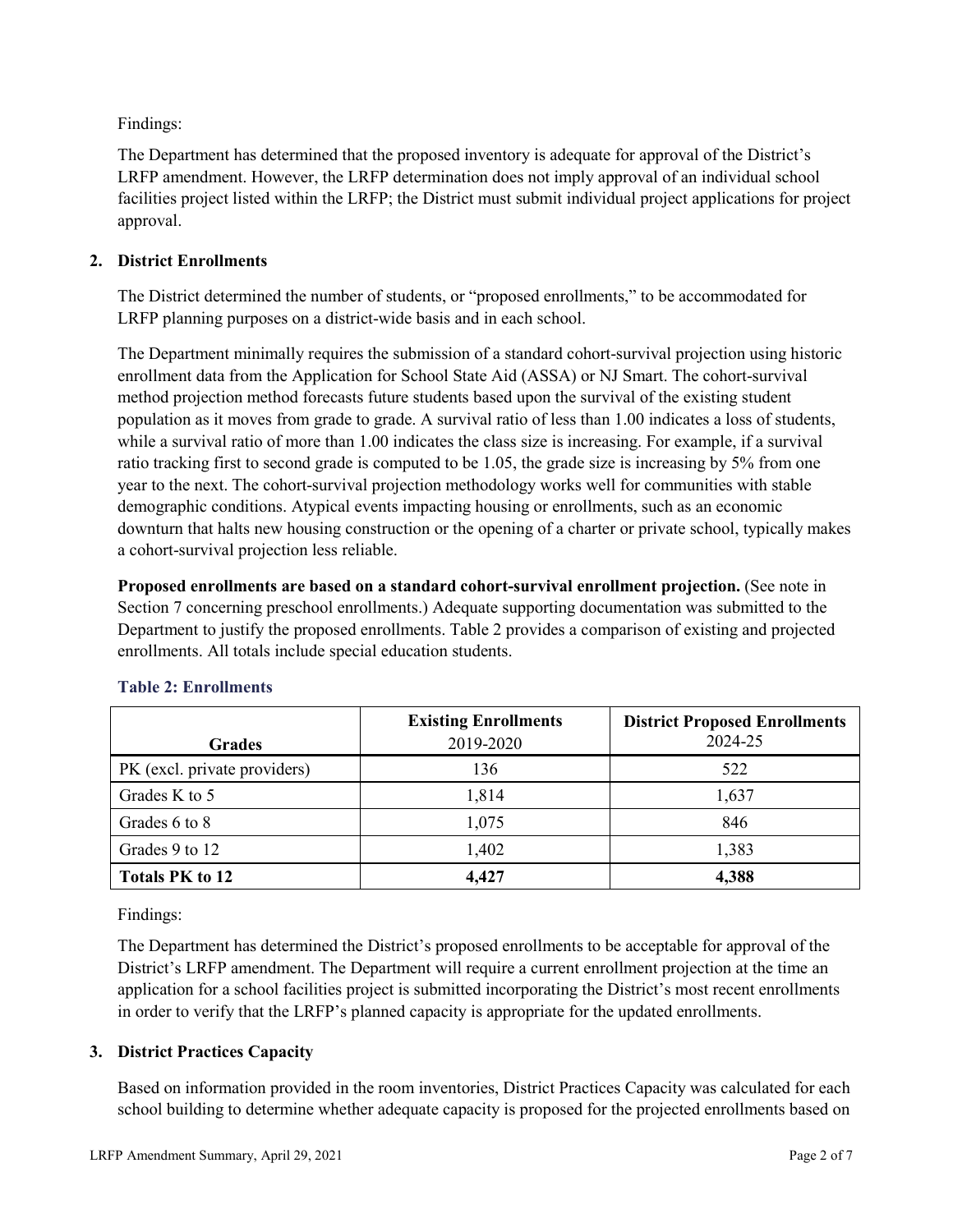district scheduling and class size practices. The capacity totals assume instructional buildings can be fully utilized regardless of school sending areas, transportation, and other operational issues. The calculations only consider district-owned buildings and long-term leases; short term leases and temporary buildings are excluded. **A capacity utilization factor of 90% for classrooms serving grades K-8 and 85% for classrooms serving grades 9-12 is applied in accordance with the FES.** No capacity utilization factor is applied to preschool classrooms.

In certain cases, districts may achieve adequate District Practices Capacity to accommodate enrollments but provide inadequate square feet per student in accordance with the FES, resulting in educational adequacy issues and "Unhoused Students." Unhoused students are considered in the "Functional Capacity" calculations used to determine potential State support for school facilities projects and are analyzed in Section 4.

Table 3 provides a summary of proposed enrollments and existing and proposed District-wide capacities. Detailed information can be found in the LRFP website reports titled *FES and District Practices Capacity Report, Existing Rooms Inventory Report, and Proposed Rooms Inventory Report.*

| <b>Grades</b>              | <b>Proposed</b><br><b>Enrollments</b> | <b>Existing</b><br><b>District</b><br><b>Practices</b><br>Capacity | <b>Existing</b><br>Deviation* | <b>Proposed</b><br><b>District</b><br><b>Practices</b><br>Capacity | <b>Proposed</b><br>Deviation* |
|----------------------------|---------------------------------------|--------------------------------------------------------------------|-------------------------------|--------------------------------------------------------------------|-------------------------------|
| Elementary ( $PK$ to 5)    | 2,159                                 | 1,866.83                                                           | $-292.17$                     | 2,226.19                                                           | 67.19                         |
| Middle $(6 \text{ to } 8)$ | 846                                   | 889.56                                                             | 43.56                         | 873.41                                                             | 27.41                         |
| High $(9 \text{ to } 12)$  | 1,383                                 | 1,394.85                                                           | 11.85                         | 1,394.85                                                           | 11.85                         |
| <b>District Totals</b>     | 4,388                                 | 4,151.24                                                           | $-236.76$                     | 4,494.45                                                           | 106.45                        |

## **Table 3: District Practices Capacity Analysis**

*\* Positive numbers signify surplus capacity; negative numbers signify inadequate capacity. Negative values for District Practices capacity are acceptable for approval if proposed enrollments do not exceed 100% capacity utilization.*

Considerations:

- Based on the proposed enrollments and existing room inventories, the District is projected to have inadequate capacity for the following grade groups, assuming all school buildings can be fully utilized: PK-5
- Adequate justification has been provided by the District if the proposed capacity for a school significantly deviates from the proposed enrollments. Generally, surplus capacity is acceptable for LRFP approval if additional capacity is not proposed through new construction.

## Findings:

The Department has determined that proposed District capacity, in accordance with the proposed enrollments, is adequate for approval of the District's LRFP amendment. The Department will require a current enrollment projection at the time an application for a school facilities project is submitted, incorporating the District's most recent Fall Enrollment Report, in order to verify that the LRFP's planned capacity meets the District's updated enrollments.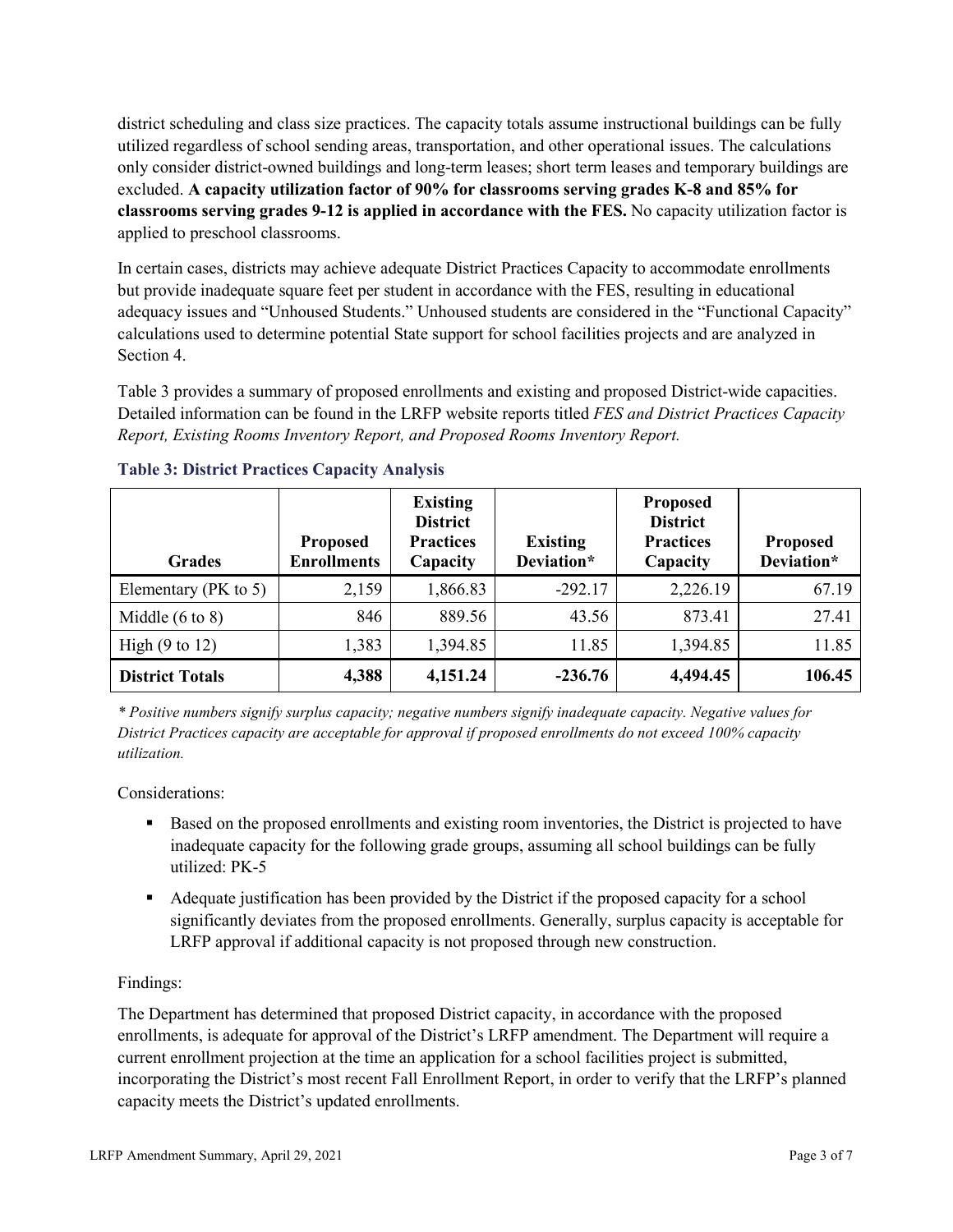## **4. New Construction Funding Eligibility**

*Functional Capacity* was calculated and compared to the proposed enrollments to provide a **preliminary estimate** of Unhoused Students and new construction funding eligibility. **A final determination will be made at the time of project application approval.**

*Functional Capacity* is the adjusted gross square footage of a school building *(total gross square feet minus excluded space)* divided by the minimum area allowance per full-time equivalent student for the grade level contained therein. *Unhoused Students* is the number of students projected to be enrolled in the District that exceeds the Functional Capacity of the District's schools pursuant to N.J.A.C. 6A:26-2.2(c). *Excluded Square Feet* includes (1) square footage exceeding the FES for any pre-kindergarten, kindergarten, general education, or self-contained special education classroom; (2) grossing factor square footage *(corridors, stairs, mechanical rooms, etc.)* that exceeds the FES allowance, and (3) square feet proposed to be demolished or discontinued from use. Excluded square feet may be revised during the review process for individual school facilities projects.

Table 4 provides a preliminary assessment of the Functional Capacity, Unhoused Students, and Estimated Maximum Approved Area for Unhoused Students for each FES grade group. The calculations exclude temporary facilities and short-term leased buildings. School buildings proposed for whole or partial demolition or reassignment to a non-school use are excluded from the calculations pending project application review. If a building is proposed to be reassigned to a different school, the square footage is applied to the proposed grades after reassignment. Buildings that are not assigned to a school are excluded from the calculations. In addition, only preschool students eligible for state funding (former ECPA students) are included. Detailed information concerning the calculations can be found in the *Functional Capacity and Unhoused Students Report* and the *Excluded Square Footage Report.*

| Category                                     | $PK/K$ to 5 | 6 to 8    | 9 to 12   | <b>Total</b> |
|----------------------------------------------|-------------|-----------|-----------|--------------|
| Eligible PK /K-12 Proposed Enrollments       | 2,159       | 846       | 1,383     |              |
| FES Area Allowance (SF/student)              | 125.00      | 134.00    | 151.00    |              |
| <b>Prior to Completion of Proposed Work:</b> |             |           |           |              |
| <b>Existing Gross Square Feet</b>            | 211,292     | 102,145   | 145,845   | 459,282      |
| <b>Adjusted Gross Square Feet</b>            | 197,473     | 99,851    | 139,167   | 436,491      |
| <b>Adjusted Functional Capacity</b>          | 1,566.62    | 757.43    | 921.64    |              |
| <b>Unhoused Students</b>                     | 592.38      | 88.57     | 461.36    |              |
| Est. Max. Area for Unhoused Students         | 74,046.89   | 11,868.51 | 69,666.00 |              |
| <b>After Completion of Proposed Work:</b>    |             |           |           |              |
| Gross Square Feet                            | 261,624     | 102,755   | 145,845   | 510,224      |
| New Gross Square Feet                        | 5,690       | 610       | $\theta$  | 6,300        |
| <b>Adjusted Gross Square Feet</b>            | 203,163     | 100,460   | 139,167   | 442,790      |
| <b>Functional Capacity</b>                   | 1,611.84    | 762.27    | 921.64    |              |
| <b>Unhoused Students after Construction</b>  | 547.16      | 83.73     | 461.36    |              |
| Est. Max. Area Remaining                     | 68,395.95   | 11,219.46 | 69,666.00 |              |

#### **Table 4: Estimated Maximum Approved Area for Unhoused Students**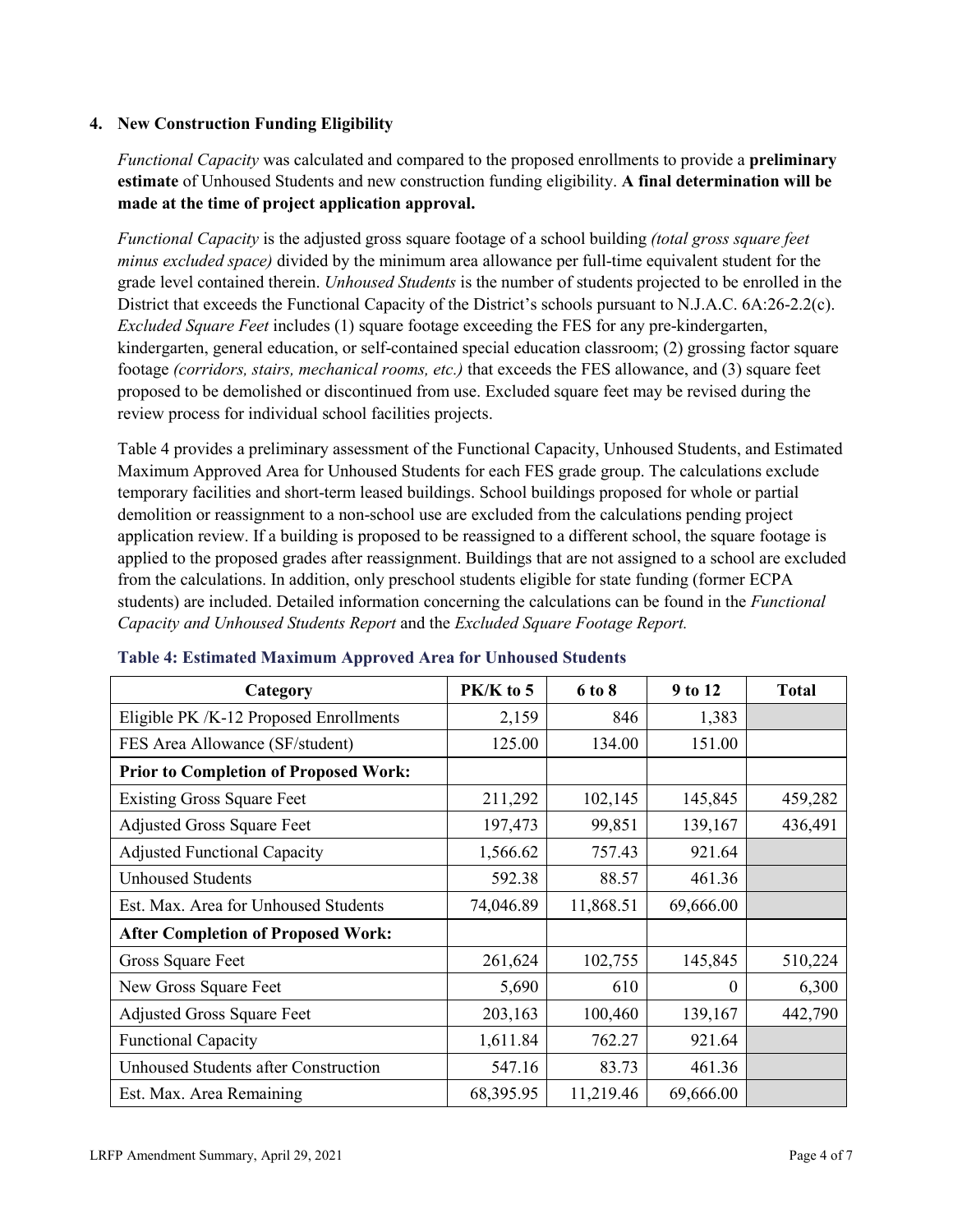Facilities used for non-instructional or non-educational purposes are ineligible for State support under the Act. However, projects for such facilities shall be reviewed by the Department to determine whether they are consistent with the District's LRFP and whether the facility, if it is to house students (full or part time) conforms to educational adequacy requirements. These projects shall conform to all applicable statutes and regulations.

Estimated costs represented in the LRFP by the District are for capital planning purposes only. The estimates are not intended to represent preliminary eligible costs or final eligible costs of approved school facilities projects.

Considerations:

- The District does not have approved projects pending completion, as noted in Section 1, that impact the Functional Capacity calculations.
- **The Functional Capacity calculations** *exclude* square feet proposed for demolition or discontinuation for the following FES grade groups and school buildings pending a feasibility study and project review: n/a .
- Based on the preliminary assessment, the District has Unhoused Students prior to the completion of proposed work for the following FES grade groups: PK-5, 6-8, 9-12.
- New construction is proposed for the following FES grade groups: PK-5, 6-8, 9-12.
- Proposed new construction exceeds the estimated maximum area allowance for Unhoused Students prior to the completion of the proposed work for the following grade groups: n/a.
- The District, based on the preliminary LRFP assessment, will have Unhoused Students after completion of the proposed LRFP work. If the District is projected to have Unhoused Students, adequate justification has been provided to confirm educational adequacy in accordance with Section 6 of this determination.

## Findings:

Functional Capacity and Unhoused Students calculated in the LRFP are preliminary estimates. Preliminary Eligible Costs (PEC) and Final Eligible Costs (FEC) will be included in the review process for specific school facilities projects. A feasibility study undertaken by the District is required if building demolition or replacement is proposed per N.J.A.C. 6A:26-2.3(b)(10).

## **5. Proposed Work**

The District assessed program space, capacity, and physical plant deficiencies to determine corrective actions. Capital maintenance, or *"system actions,"* address physical plant deficiencies due to operational, building code, and /or life cycle issues. Inventory changes, or *"inventory actions,*" add, alter, or eliminate sites, site amenities, buildings, and/or rooms.

The Act (N.J.S.A. 18A:7G-7b) provides that all school facilities shall be deemed suitable for rehabilitation unless a pre-construction evaluation undertaken by the District demonstrates to the satisfaction of the Commissioner that the structure might pose a risk to the safety of the occupants even after rehabilitation or that rehabilitation is not cost-effective. Pursuant to N.J.A.C. 6A:26-2.3(b)(10), the Commissioner may identify school facilities for which new construction is proposed in lieu of rehabilitation for which it appears from the information presented that new construction is justified, provided, however, that for such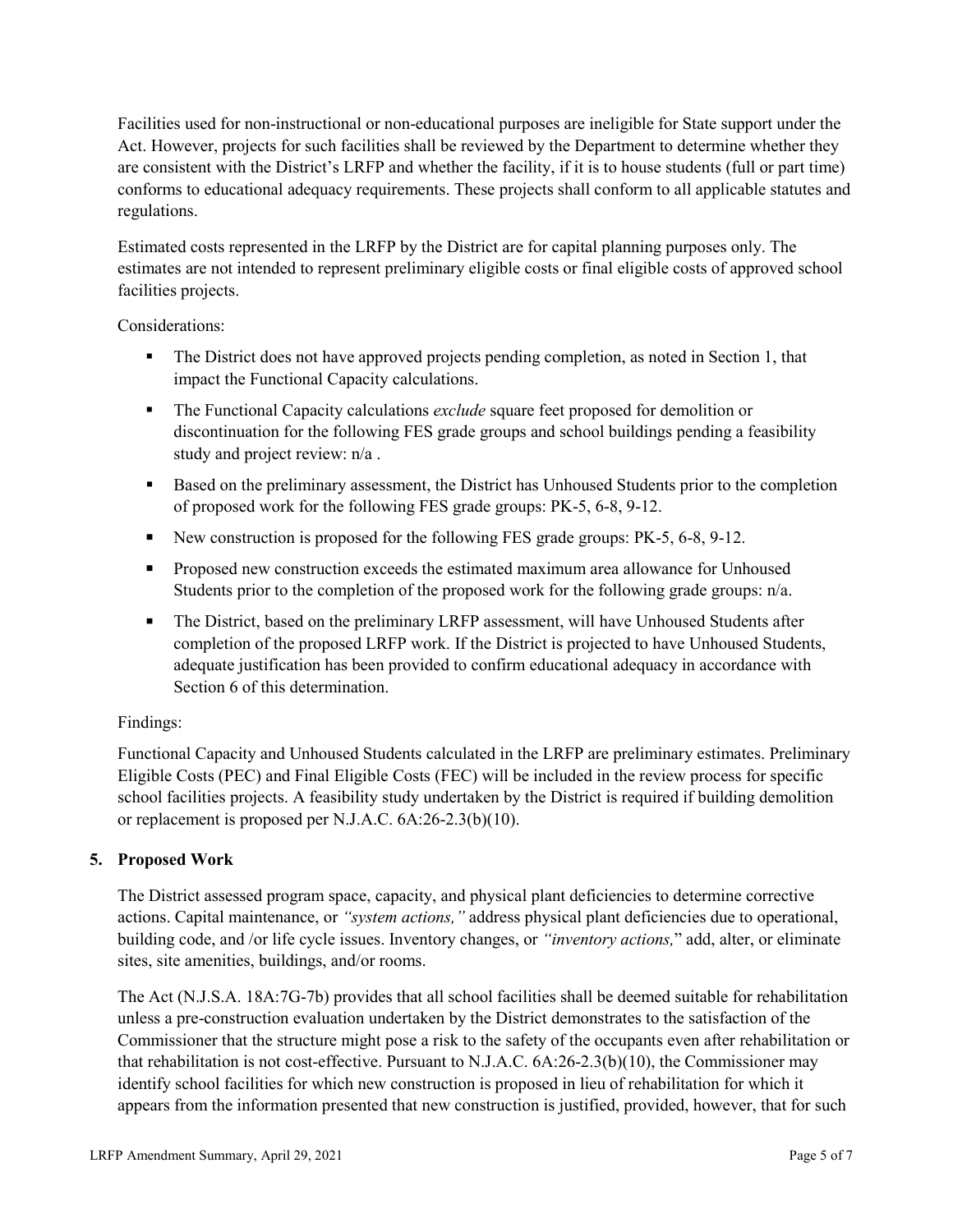school facilities so identified, the District must submit a feasibility study as part of the application for the specific school facilities project. The cost of each proposed building replacement is compared to the cost of additions or rehabilitation required to eliminate health and safety deficiencies and to achieve the District's programmatic model.

Table 5 lists the scope of work proposed for each school based on the building(s) serving their student population. Proposed inventory changes are described in the LRFP website reports titled *"School Asset Inventory Report and "Proposed Room Inventory Report."* Information concerning proposed systems work, or capital maintenance can be found in the "LRFP Systems Action Summary Report."

With the completion of the proposed work, the following schools are proposed to be eliminated:  $n/a$ ; the following schools are proposed to be added: n/a.

| <b>Proposed Scope of Work</b>                                                                  | <b>Applicable Schools</b>                                                                                                                              |
|------------------------------------------------------------------------------------------------|--------------------------------------------------------------------------------------------------------------------------------------------------------|
| <b>Renovation only</b> (no new construction)                                                   |                                                                                                                                                        |
| System actions only (no inventory actions)                                                     | Belleville HS (020), Belleville MS (025),<br>Number 10 (100), Number 3 (050), Number<br>4 (055), Number 5 (060), Number 8 (080),<br>and Number 9 (090) |
| Existing inventory actions only (no systems actions)                                           | n/a                                                                                                                                                    |
| Systems and inventory changes                                                                  | n/a                                                                                                                                                    |
| New construction and lease                                                                     |                                                                                                                                                        |
| New or expanded lease                                                                          | Hornblower ECC (300)                                                                                                                                   |
| Building addition only (no systems actions)                                                    | n/a                                                                                                                                                    |
| Renovation and building addition (system, existing<br>inventory, and new construction actions) | Number 7 (070)                                                                                                                                         |
| New building on existing site                                                                  | n/a                                                                                                                                                    |
| New building on new or expanded site                                                           | n/a                                                                                                                                                    |
| Site and building disposal (in addition to above scopes)                                       |                                                                                                                                                        |
| Partial building demolition                                                                    | n/a                                                                                                                                                    |
| Whole building demolition                                                                      | n/a                                                                                                                                                    |
| Site and building disposal or discontinuation of use                                           | n/a                                                                                                                                                    |

#### **Table 5: School Building Scope of Work**

Findings:

The Department has determined that the proposed work is adequate for approval of the District's LRFP amendment. However, Department approval of proposed work in the LRFP does not imply the District may proceed with a school facilities project. The District must submit individual project applications with cost estimates for Department project approval. Both school facilities project approval and other capital project review require consistency with the District's approved LRFP.